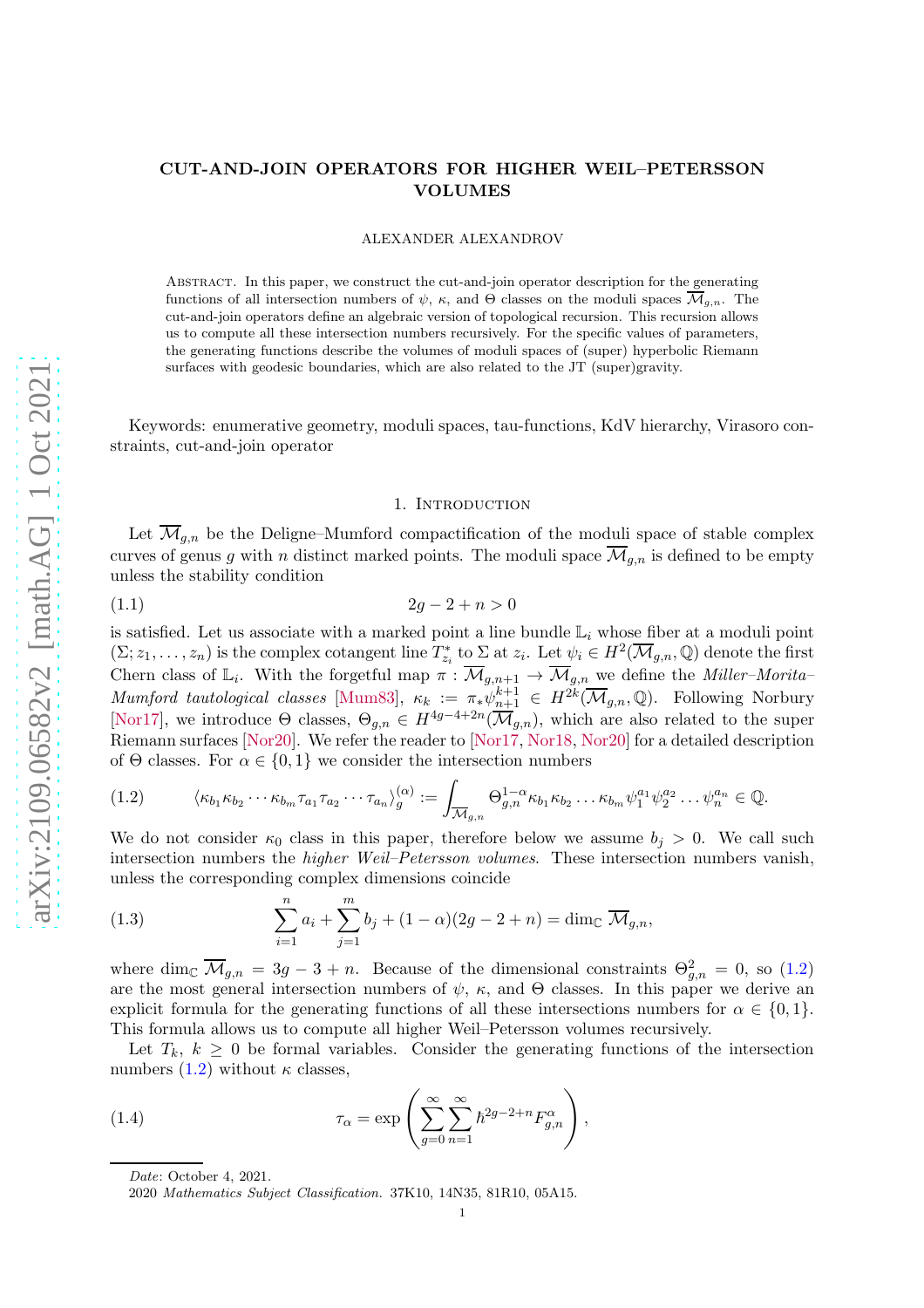#### <span id="page-1-4"></span>2 ALEXANDER ALEXANDROV

where

(1.5) 
$$
F_{g,n}^{\alpha} = \sum_{a_1,\dots,a_n \geq 0} \langle \tau_{a_1} \tau_{a_2} \cdots \tau_{a_n} \rangle_g^{(\alpha)} \frac{\prod T_{a_i}}{n!}.
$$

On substitution  $T_k = (2k+1)!! t_{2k+1}$  these generating functions yield the profound Kontsevich– Witten tau-function [\[Kon92,](#page-11-4) [Wit91\]](#page-11-5) (for  $\alpha = 1$ ) and the Brézin–Gross–Witten tau-function [\[Nor17\]](#page-11-1) (for  $\alpha = 0$ ). These tau-functions are solutions of the KdV hierarchy. We will apply the methods of integrable hierarchies below, hence we work with the variables  $t_k$ , which are natural for these hierarchies.

Let us consider operators

<span id="page-1-1"></span>(1.6)  
\n
$$
\widehat{W}_0 = \sum_{k,m \in \mathbb{Z}_{odd}^+}^{\infty} \left( kmt_k t_m \frac{\partial}{\partial t_{k+m-1}} + \frac{1}{2} (k+m+1) t_{k+m+1} \frac{\partial^2}{\partial t_k \partial t_m} \right) + \frac{t_1}{8},
$$
\n
$$
\widehat{W}_1 = \frac{1}{3} \sum_{k,m \in \mathbb{Z}_{odd}^+}^{\infty} \left( kmt_k t_m \frac{\partial}{\partial t_{k+m-3}} + \frac{1}{2} (k+m+3) t_{k+m+3} \frac{\partial^2}{\partial t_k \partial t_m} \right) + \frac{t_1^3}{3!} + \frac{t_3}{8}.
$$

From the Virasoro constraints, satisfied by  $\tau_{\alpha}$ , it follows

<span id="page-1-2"></span>Theorem 1 ([\[Ale11,](#page-11-6) [Ale18\]](#page-11-7)).

(1.7) 
$$
\tau_{\alpha} = \exp\left(\hbar \widehat{W}_{\alpha}\right) \cdot 1.
$$

<span id="page-1-0"></span>We call such operators the *cut-and-join operators*, see [\[Ale21,](#page-11-8) Section 2] for more details. Let us consider the generating functions of the higher Weil–Petersson volumes [\(1.2\)](#page-0-0)

,

(1.8) 
$$
\tau_{\alpha}(\mathbf{t}, \mathbf{s}) = \exp \left( \sum_{g=0}^{\infty} \sum_{n=0}^{\infty} \hbar^{2g-2+n} F_{g,n}^{\alpha}(\mathbf{T}, \mathbf{s}) \right) \Bigg|_{T_{k}=(2k+1)!!t_{2k+1}}
$$

where

<span id="page-1-3"></span>
$$
(1.9) \tF_{g,n}^{\alpha}(\mathbf{T}, \mathbf{s}) = \sum_{a_1, ..., a_n \ge 0} \sum_{b_1, ..., b_m > 0} \langle \kappa_{b_1} \kappa_{b_2} \cdots \kappa_{b_m} \tau_{a_1} \tau_{a_2} \cdots \tau_{a_n} \rangle_g^{(\alpha)} \frac{\prod T_{a_i}}{n!} \frac{\prod s_{b_i}}{m!}.
$$

These generating functions contain all possible intersection numbers of  $\psi_k$ ,  $\Theta_{g,n}$ , and  $\kappa_b$  classes for  $b > 0$ .

According to Manin and Zograf [\[MZ00\]](#page-11-9), insertion of  $\kappa$  classes into the intersection numbers of  $\psi$  classes can be described by certain translation of the variables **t** in the tau-function  $\tau_1(t)$ . For the Θ-case an analogous statement was recently obtained by Norbury [\[Nor20\]](#page-11-2). To describe these we introduce the polynomials  $q_i(\mathbf{s})$ , defined by the generating function

(1.10) 
$$
1 - \exp\left(-\sum_{j=1}^{\infty} s_j z^j\right) = \sum_{j=1}^{\infty} q_j(\mathbf{s}) z^j,
$$

and we put  $q_k(s) = 0$  for  $k < 1$ . For  $k > 0$  they are nothing but the negative of the *elementary* Schur functions

$$
(1.11) \t\t\t q_j(\mathbf{s}) = -p_j(-\mathbf{s}),
$$

where

(1.12) 
$$
\exp\left(\sum_{j=1}^{\infty} s_j z^j\right) =: \sum_{j=0}^{\infty} p_j(\mathbf{s}) z^j.
$$

Then the generating functions  $\tau_{\alpha}(\mathbf{t}, \mathbf{s})$  can be obtained from the generating functions  $\tau_{\alpha}(\mathbf{t})$ without  $\kappa$ -classes by translation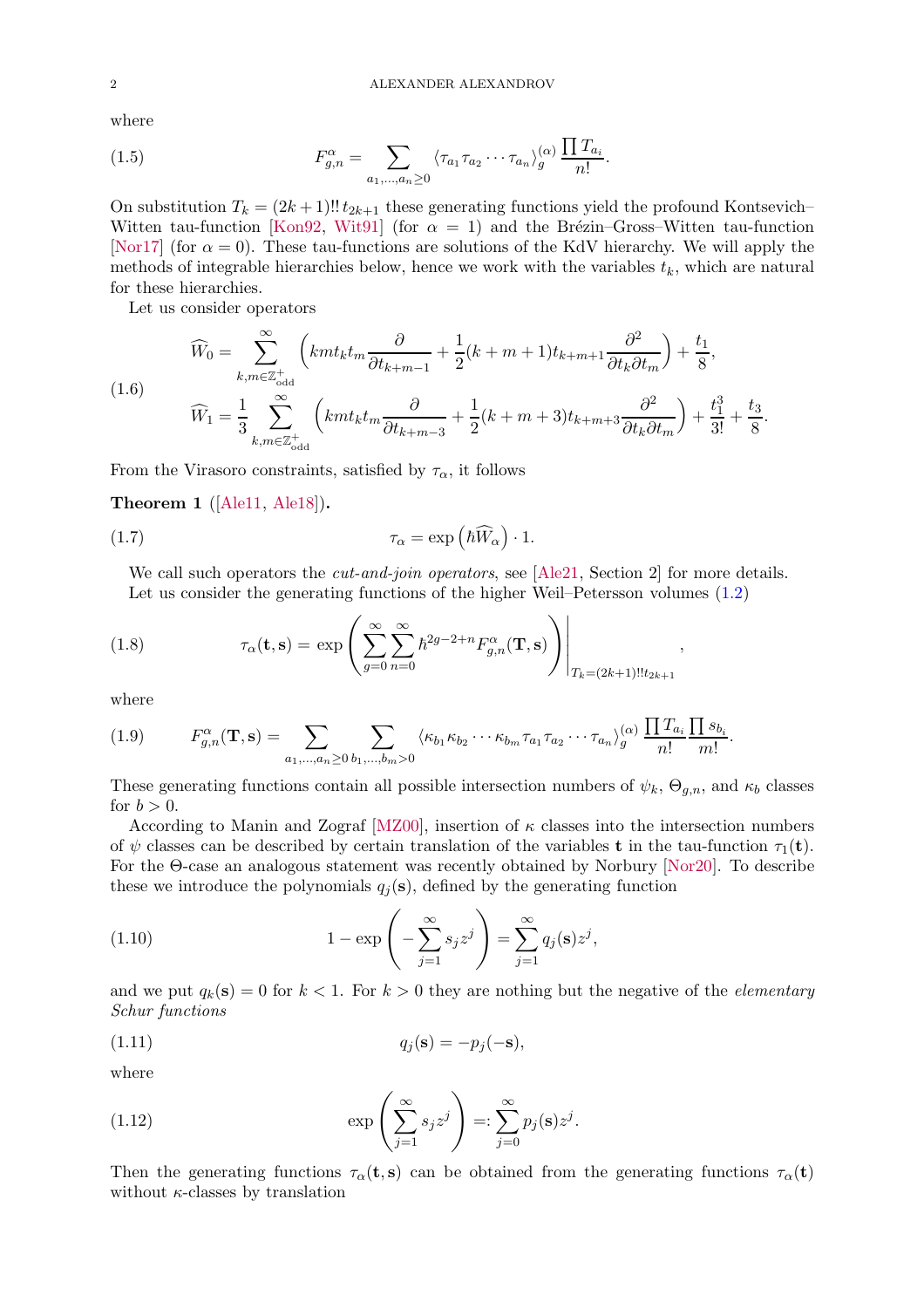<span id="page-2-7"></span><span id="page-2-3"></span>**Theorem 2** ([\[MZ00,](#page-11-9) [Nor20\]](#page-11-2)). For  $\alpha \in \{0, 1\}$ ,

<span id="page-2-4"></span>(1.13) 
$$
\tau_{\alpha}(\mathbf{t}, \mathbf{s}) = \tau_{\alpha} \left( \left\{ t_{2k+1} + \frac{1}{\hbar} \frac{q_{k-\alpha}(\mathbf{s})}{(2k+1)!!} \right\} \right).
$$

Note that only the variables  $t_{2k+1}$  for  $k > \alpha$  are translated. This theorem, in particular, shows that  $\tau_{\alpha}(\mathbf{t}, \mathbf{s})$  are KdV tau-functions in the variables **t** for the arbitrary values of parameters **s**.

From this theorem and cut-and-join formula [\(1.7\)](#page-1-0) in this paper we derive the cut-and-join description of the tau-functions  $\tau_{\alpha}(\mathbf{t}, \mathbf{s})$ . Let

<span id="page-2-5"></span>(1.14) 
$$
f_{\alpha}(z) = \left(\frac{2\alpha+1}{2i\sqrt{2\pi}} \int_{\gamma} \frac{dt}{t^{\alpha+\frac{3}{2}}} \exp\left(\frac{z^2t}{2} - \sum_{j=1}^{\infty} s_j t^{-j}\right)\right)^{\frac{1}{2\alpha+1}}
$$

where  $\gamma$  is Hankel's loop and  $\mathbf{i} = \sqrt{-1}$ , be the formal series,  $f_{\alpha}(z) \in z + z\mathbb{Q}[\mathbf{s}][z^2]$ . We also introduce the coefficients

(1.15) 
$$
\rho_{\alpha}[k,m] = [z^m]f_{\alpha}(z)^k,
$$

and the operators

(1.16) 
$$
\widehat{J}_k^{\alpha} = \sum_{m=k}^{\infty} \rho_{\alpha}[k,m]\widehat{J}_m, \quad k \in \mathbb{Z},
$$

where

(1.17) 
$$
\widehat{J}_k = \begin{cases} \frac{\partial}{\partial t_k} & \text{for } k > 0, \\ 0 & \text{for } k = 0, \\ -kt_{-k} & \text{for } k < 0. \end{cases}
$$

Consider the operators

<span id="page-2-6"></span>(1.18)  
\n
$$
\widehat{W}_{0}(\mathbf{s}) = \sum_{k,m \in \mathbb{Z}_{odd}^{+}}^{\infty} \left( \widehat{J}_{-k}^{0} \widehat{J}_{-m}^{0} \widehat{J}_{k+m-1}^{0} + \frac{1}{2} \widehat{J}_{-k-m-1}^{0} \widehat{J}_{k}^{0} \widehat{J}_{m}^{0} \right) + \frac{\widehat{J}_{-1}^{0}}{8},
$$
\n
$$
\widehat{W}_{1}(\mathbf{s}) = \frac{1}{3} \sum_{k,m \in \mathbb{Z}_{odd}^{+}}^{\infty} \left( \widehat{J}_{-k}^{1} \widehat{J}_{-m}^{1} \widehat{J}_{k+m-3}^{1} + \frac{1}{2} \widehat{J}_{-k-m-3}^{1} \widehat{J}_{k}^{1} \widehat{J}_{m}^{1} \right) + \frac{(\widehat{J}_{-1}^{1})^{3}}{3!} + \frac{\widehat{J}_{-3}^{1}}{24}.
$$

These operators are cubic in  $J_k$ . The main result of this paper is the following

#### <span id="page-2-1"></span>Theorem 3.

<span id="page-2-0"></span>(1.19) 
$$
\tau_{\alpha}(\mathbf{t}, \mathbf{s}) = \exp \left( \hbar \widehat{W}_{\alpha}(\mathbf{s}) \right) \cdot 1.
$$

This result might be a bit surprising. In general, there is no reason to expect that the generating functions  $\tau_{\alpha}(\mathbf{t}, \mathbf{s})$  are given by the relations of the form [\(1.19\)](#page-2-0) with cubic operators  $\widehat{W}_{\alpha}(\mathbf{s})$ . We believe that this is a general property of a big, still unspecified class of the cohomological field theories. Note that the operators  $\widehat{W}_{\alpha}(\mathbf{s})$  are independent of  $\hbar$ .

Let us consider the *topological expansion* of the tau-functions  $\tau_{\alpha}(\mathbf{t}, \mathbf{s})$ ,

(1.20) 
$$
\tau_{\alpha}(\mathbf{t}, \mathbf{s}) = \sum_{p=0}^{\infty} \tau_{\alpha}^{(p)}(\mathbf{t}, \mathbf{s}) \hbar^{p}.
$$

Coefficients  $\tau_\alpha^{(p)}(t,s)$  are homogeneous polynomials of degree  $(2\alpha+1)p$  in t and s if we put  $\deg t_k = k$  and  $\deg s_k = 2k$ . Then an equivalent formulation of Theorem [3](#page-2-1) is given by the following algebraic topological recursion

## Corollary 1.1.

<span id="page-2-2"></span>(1.21) 
$$
\tau_{\alpha}^{(p)}(\mathbf{t}, \mathbf{s}) = \frac{1}{p} \widehat{W}_{\alpha}(\mathbf{s}) \cdot \tau_{\alpha}^{(p-1)}(\mathbf{t}, \mathbf{s}).
$$

,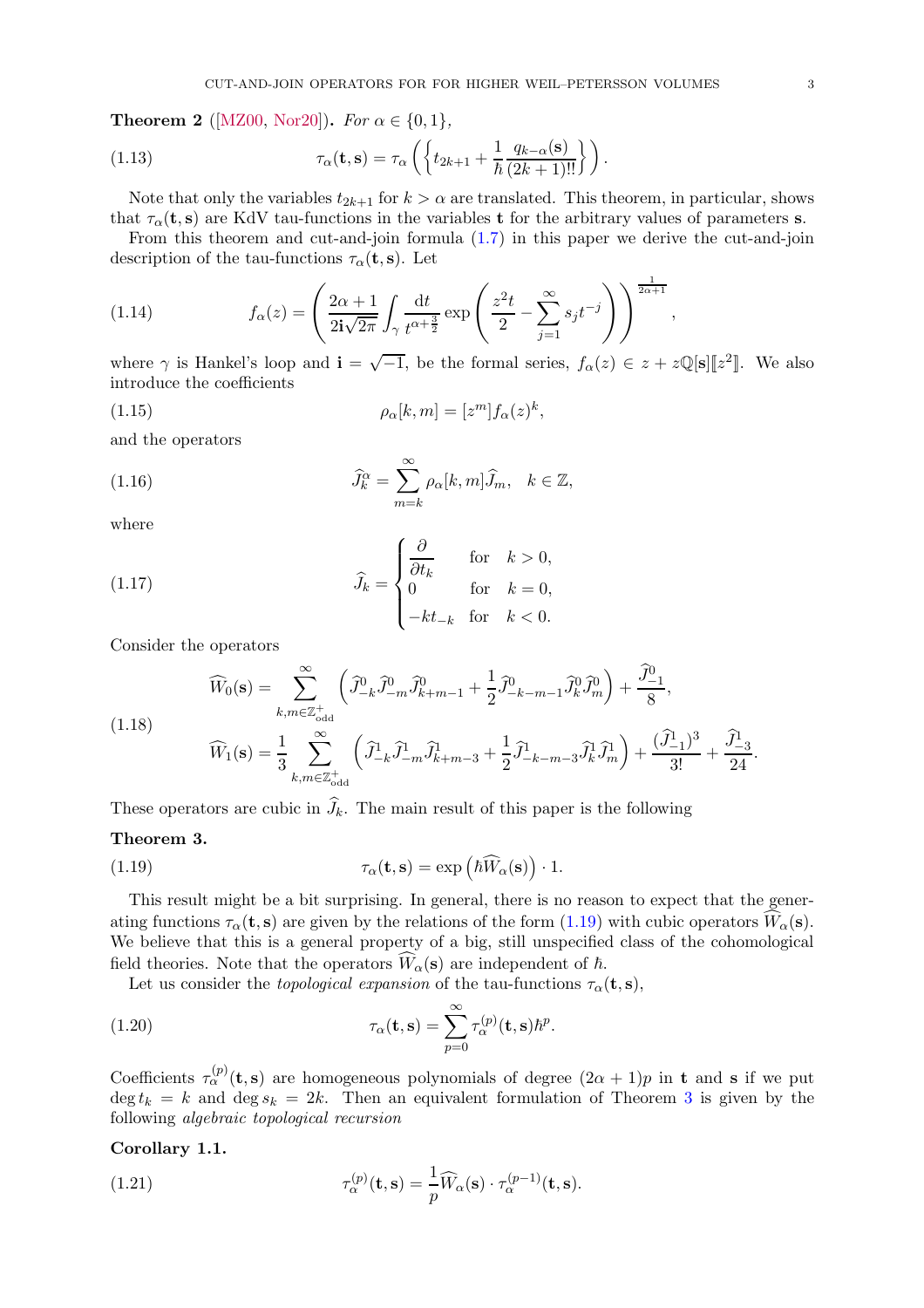<span id="page-3-2"></span>This recursion allows us to find recursively all higher Weil–Petersson volumes [\(1.2\)](#page-0-0) with the initial condition  $\tau_{\alpha}^{(0)}(\mathbf{t},\mathbf{s})=1$ .

There are several procedures, which allow to compute the higher Weil–Petersson volumes [\(1.2\)](#page-0-0) recursively. The Chekhov–Eynard–Orantin topological recursion [\[Eyn11\]](#page-11-10) allows us to find recursively all the intersection numbers [\(1.2\)](#page-0-0) for  $\alpha = 1$ . It is equivalent to the recursion of Liu– Xu [\[LX09\]](#page-11-11). Mirzakhani [\[Mir07a,](#page-11-12) [Mir07b\]](#page-11-13) derived a recursion for the Weil–Petersson volumes of the moduli spaces of hyperbolic Riemann surfaces with geodesic boundaries associated with the case  $\alpha = 1$  and  $s_k = \delta_{k,1} s$ . For the super hyperbolic Riemann surfaces with geodesic boundaries, corresponding to the case  $\alpha = 0$  and  $s_k = \delta_{k,1}s$ , an analog of Mirzakhani's recursion was recently derived by Stanford and Witten [\[SW20\]](#page-11-14). The Chekhov–Eynard–Orantin topological recursion for this case is proven by Norbury [\[Nor20\]](#page-11-2). We believe that for the proper specifications of parameters all these recursions should follow from the algebraic topological recursion [\(1.21\)](#page-2-2).

In physics, specifications of the intersection numbers of the form  $(1.2)$  are related to the versions of topological gravity known as JT gravity (for  $\alpha = 1$ ) and JT supergravity (for  $\alpha = 0$ ) [\[SSS19,](#page-11-15) [OS20\]](#page-11-16). Physical interpretation of the cut-and-join description [\(1.19\)](#page-2-0) is not clear yet.

The present paper is organized as follows. In Section [2](#page-3-0) we describe how the insertion of the  $\kappa$ classes can be described by the Virasoro group elements. Section [3](#page-5-0) is devoted to construction of the cut-and-join operators. In Appendix [A](#page-9-0) we present the first coefficients of the cut-and-join operators  $\hat{W}_\alpha(\mathbf{s})$ .

#### 2. Virasoro group operator

<span id="page-3-0"></span>Consider the space  $\mathbb{C}[\mathbf{t}]$  of formal power series of infinitely many variables  $\mathbf{t} = \{t_1, t_2, \dots\}$ . We denote by  $\widehat{\ldots}$  the differential operators acting on this space. We introduce the *Heisenberg–* Virasoro algebra  $\mathcal L$ . It is generated by the operators

(2.1) 
$$
\widehat{J}_k = \begin{cases} \frac{\partial}{\partial t_k} & \text{for } k > 0, \\ 0 & \text{for } k = 0, \\ -kt_{-k} & \text{for } k < 0, \end{cases}
$$

the unit, and the Virasoro operators

(2.2) 
$$
\widehat{L}_m = \frac{1}{2} \sum_{a+b=-m} abt_a t_b + \sum_{k=1}^{\infty} kt_k \frac{\partial}{\partial t_{k+m}} + \frac{1}{2} \sum_{a+b=m} \frac{\partial^2}{\partial t_a \partial t_b}.
$$

These operators satisfy the commutation relations

(2.3)  
\n
$$
\begin{aligned}\n[\widehat{J}_k, \widehat{J}_m] &= k \delta_{k,-m}, \\
[\widehat{L}_k, \widehat{J}_m] &= -m \widehat{J}_{k+m}, \\
[\widehat{L}_k, \widehat{L}_m] &= (k-m) \widehat{L}_{k+m} + \frac{1}{12} \delta_{k,-m} (k^3 - k).\n\end{aligned}
$$

This algebra is a subalgebra of  $\mathfrak{gl}(\infty)$ , acting on the space of solutions of the KP integrable hierarchy. Let us describe the relation between the action of the translation and Virasoro group operators on the tau-functions  $\tau_{\alpha}$  given by [\(1.4\)](#page-0-1). For a Virasoro group element of the form

<span id="page-3-1"></span>(2.4) 
$$
\widehat{V}_{\mathbf{a}} = \exp\left(\sum_{k>0} a_k \widehat{L}_k\right)
$$

consider the series

(2.5) 
$$
\Xi(\widehat{V}_{\mathbf{a}}) = e^{\sum_{k>0} a_k \mathbf{1}_k} z e^{-\sum_{k>0} a_k \mathbf{1}_k} \in z + z \mathbb{C}[\![z]\!],
$$

where

(2.6) 
$$
1_m = -z^m \left( z \frac{\partial}{\partial z} + \frac{m+1}{2} \right).
$$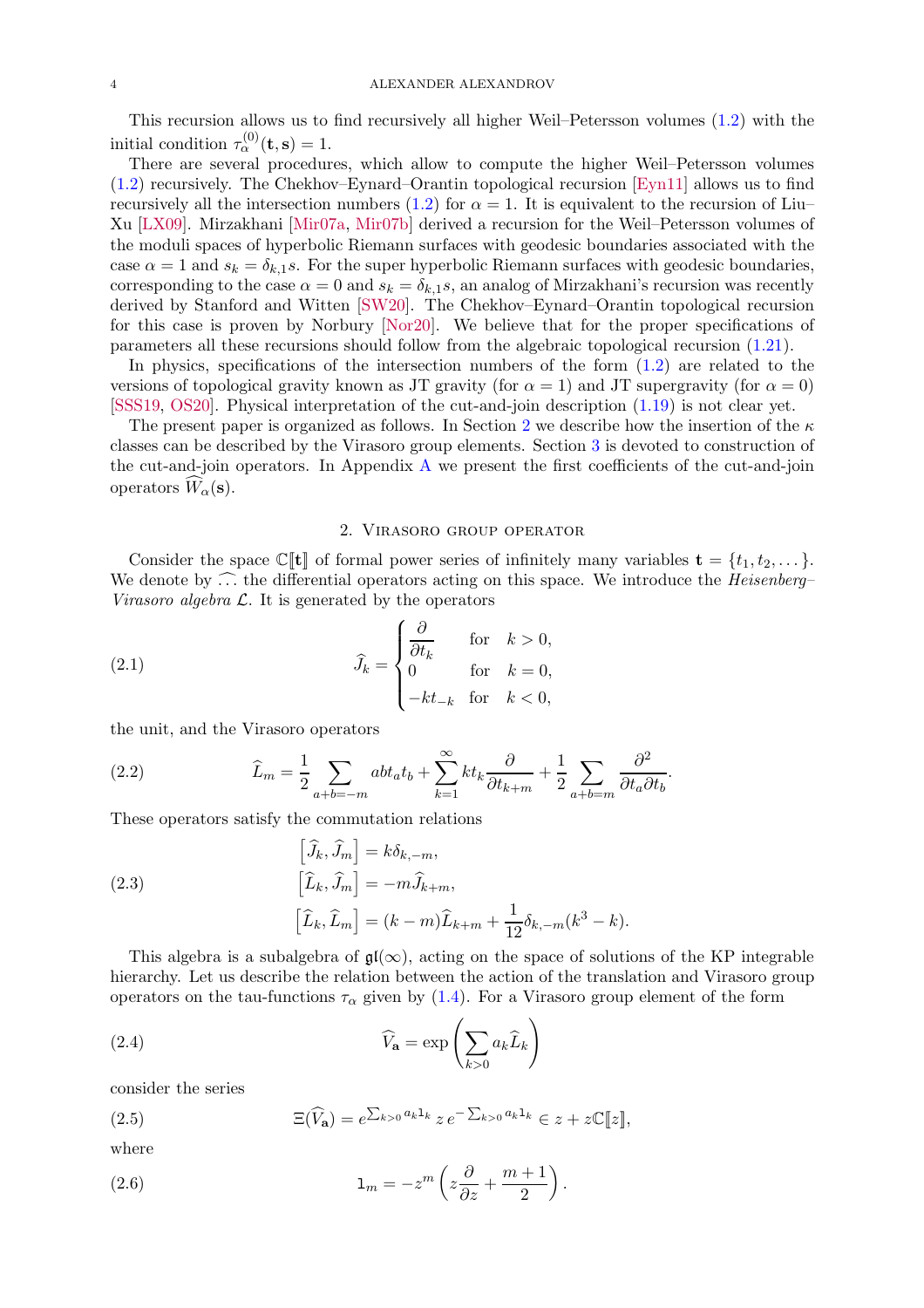<span id="page-4-5"></span>For a given set of parameters  $a_k \in \mathbb{C}$ ,  $k \in \mathbb{Z}_{>0}$  we denote the series associated with the operator  $\hat{V}_a$  by  $f(z; \mathbf{a}) = \Xi(\hat{V}_a)$ . We also introduce the inverse formal series  $h(z; \mathbf{a})$ ,

<span id="page-4-4"></span>
$$
(2.7) \t f(h(z; \mathbf{a}); \mathbf{a}) = z.
$$

For any series  $f(z) \in z + z\mathbb{C}[z]$  we construct a corresponding element of the Virasoro group (2.8)  $\widehat{V} = \Xi^{-1}(f(z)),$ 

where the coefficients 
$$
a_k
$$
 are defined implicitly by

(2.9) 
$$
f(z) = e^{\sum_{k>0} a_k 1_k} z e^{-\sum_{k>0} a_k 1_k}.
$$

<span id="page-4-3"></span>Tau-functions  $\tau_{\alpha}$  given by [\(1.4\)](#page-0-1) satisfy the Virasoro constraints

(2.10) 
$$
\widehat{L}_k^{\alpha} \cdot \tau_{\alpha} = 0, \quad k \ge -\alpha,
$$

where the Virasoro operators are given by

(2.11) 
$$
\widehat{L}_k^{\alpha} = \frac{1}{2}\widehat{L}_{2k} - \frac{1}{2\hbar}\frac{\partial}{\partial t_{2k+1+2\alpha}} + \frac{\delta_{k,0}}{16} \in \mathcal{L}.
$$

These operators satisfy the commutation relations of the Virasoro algebra,

(2.12) 
$$
\left[\widehat{L}_{k}^{\alpha}, \widehat{L}_{k}^{\alpha}\right] = (k - m)\widehat{L}_{k+m}^{\alpha}, \qquad k, m \geq -\alpha.
$$

Using these Virasoro constraints for tau-functions  $\tau_{\alpha}$  we can rewrite the action of the translation operators in terms of the Virasoro group elements. Let the functions  $v^{\alpha}(z; \mathbf{a})$  and  $f(z; \mathbf{a})$ be related by

<span id="page-4-0"></span>(2.13) 
$$
v^{\alpha}(z; \mathbf{a}) = \frac{1}{(2\alpha+1)}(z^{2\alpha+1} - f(z; \mathbf{a})^{2\alpha+1}) \in z^{2+2\alpha} \mathbb{C}[[z]],
$$

where  $v^{\alpha}(z; \mathbf{a})$  and  $f(z; \mathbf{a})$  are odd functions of z. Consider the coefficients

(2.14) 
$$
v_k^{\alpha} = [z^k]v^{\alpha}(z; \mathbf{a}).
$$

<span id="page-4-2"></span>**Lemma 2.1** ( $[Ale21]$ ). We have

(2.15) 
$$
\exp\left(\hbar^{-1}\sum_{k=\alpha+1}v_k^{\alpha}\frac{\partial}{\partial t_{2k+1}}\right)\cdot\tau_{\alpha}=\exp\left(\sum_{k>0}a_{2k}\widehat{L}_{2k}\right)\cdot\tau_{\alpha}.
$$

Let us find the functions  $f_{\alpha}(z)$  associated with the transitions in Theorem [2.](#page-2-3) These translations are described by the generating functions

(2.16) 
$$
v^{\alpha}(z) = \sum_{k=1}^{\infty} q_k(\mathbf{s}) \frac{z^{2k+2\alpha+1}}{(2k+2\alpha+1)!!}.
$$

Functions  $v^{\alpha}(z)$  satisfy

(2.17) 
$$
\frac{1}{z}\frac{\partial}{\partial z}v^1(z) = v^0(z).
$$

**Remark 2.1.** In the right hand side of  $(1.13)$  the parameters **s** parametrize arbitrary translations of the variables  $t_{2k+1}$  for  $k > \alpha$ .

<span id="page-4-1"></span>Then  $f_{\alpha}(z)$  are the solutions of  $(2.13)$ ,

(2.18) 
$$
f_{\alpha}(z) = (z^{2\alpha+1} + (2\alpha+1)v^{\alpha}(z))^{\frac{1}{2\alpha+1}}.
$$

Recall the integral representation for the reciprocal gamma function

(2.19) 
$$
\frac{1}{\Gamma(x)} = \frac{1}{2\pi i} \int_{\gamma} e^t t^{-z} dt,
$$

where  $\gamma$  is Hankel's loop and  $\mathbf{i} = \sqrt{-1}$ . Using the identities

(2.20) 
$$
(2k+1)!! = 2^{k+1} \frac{\Gamma(k+3/2)}{\Gamma(1/2)}
$$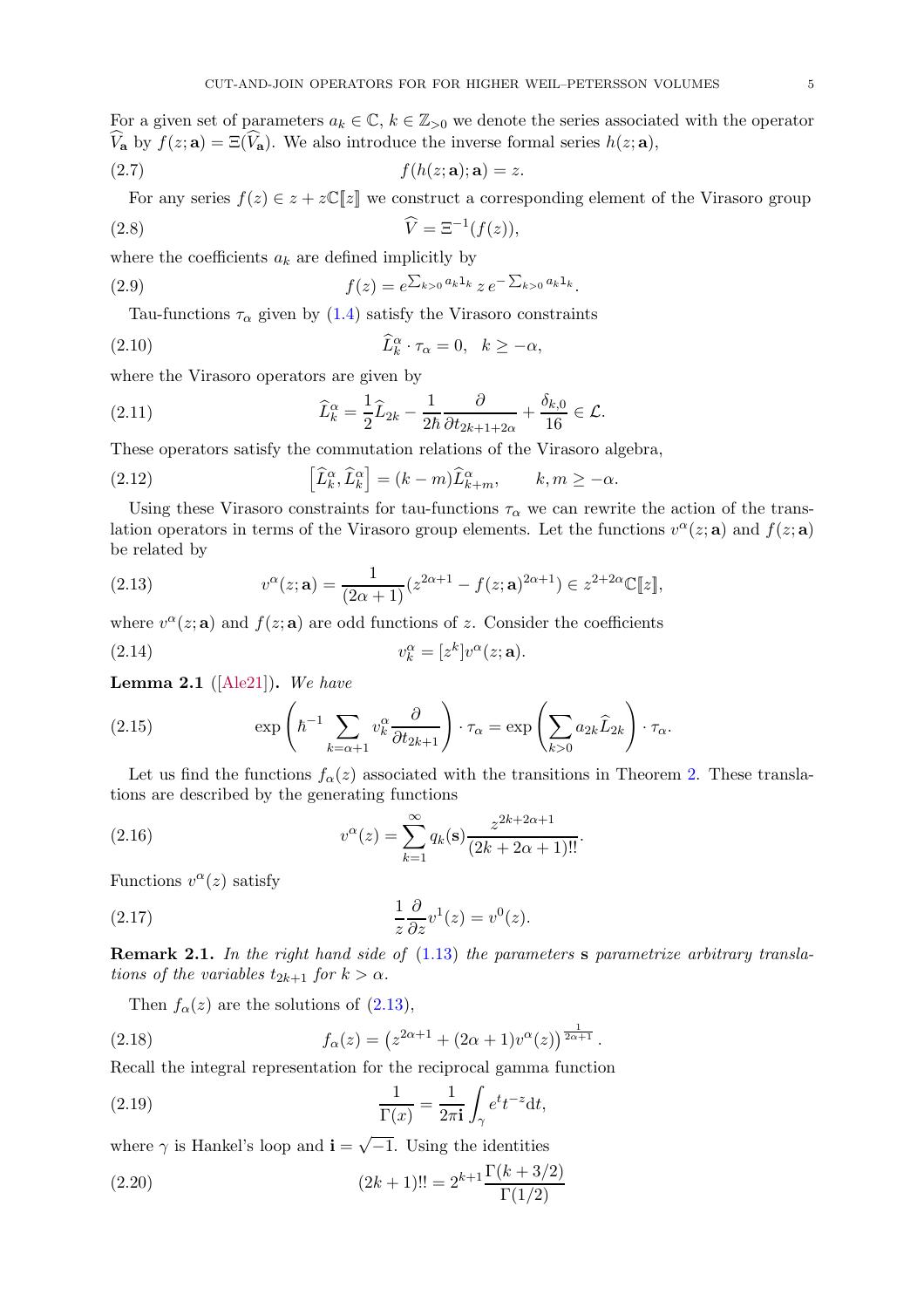<span id="page-5-4"></span>and  $\Gamma(1/2) = \sqrt{\pi}$ , one has

(2.21)  

$$
v^{\alpha}(z) = \frac{1}{2i\sqrt{2\pi}} \int_{\gamma} \frac{dt}{t^{\alpha + \frac{3}{2}}} e^{\frac{z^{2}t}{2}} \left( 1 - \exp\left( -\sum_{j=1}^{\infty} s_{j} t^{-j} \right) \right)
$$

$$
= \frac{z^{2\alpha + 1}}{2\alpha + 1} - \frac{1}{2i\sqrt{2\pi}} \int_{\gamma} \frac{dt}{t^{\alpha + \frac{3}{2}}} \exp\left( \frac{z^{2}t}{2} - \sum_{j=1}^{\infty} s_{j} t^{-j} \right),
$$

and from [\(2.18\)](#page-4-1) we have [\(1.14\)](#page-2-5). The first terms of the series expansion of  $f_{\alpha}(z)$  are given by

$$
f_0(z) = z - \frac{1}{3}s_1z^3 - \frac{1}{15}\left(s_2 - \frac{1}{2}s_1^2\right)z^5 - \frac{1}{105}\left(s_3 + \frac{1}{6}s_1^3 - s_2s_1\right)z^7
$$
  

$$
- \frac{1}{945}\left(s_4 - \frac{1}{24}s_1^4 + \frac{1}{2}s_2s_1^2 - s_3s_1 - \frac{1}{2}s_2^2\right)z^9 + O(z^{11}),
$$
  

$$
f_1(z) = z - \frac{1}{15}s_1z^3 - \frac{1}{105}\left(s_2 - \frac{1}{30}s_1^2\right)z^5 - \frac{1}{945}\left(s_3 + \frac{1}{30}s_1^3 + \frac{1}{5}s_2s_1\right)z^7
$$
  

$$
- \frac{1}{10395}\left(s_4 + \frac{289}{12600}s_1^4 + \frac{61}{210}s_2s_1^2 + \frac{7}{15}s_3s_1 + \frac{31}{70}s_2^2\right)z^9 + O(z^{11}).
$$

Let

(2.23) 
$$
\widehat{V}_{\alpha}(\mathbf{s}) = \Xi^{-1}(f_{\alpha}(z)).
$$

Then from Lemma [2.1](#page-4-2) one has

#### <span id="page-5-1"></span>Proposition 2.2.

(2.24) 
$$
\tau_{\alpha}(\mathbf{t}, \mathbf{s}) = \widetilde{V}_{\alpha}(\mathbf{s}) \cdot \tau_{\alpha}(\mathbf{t}).
$$

<span id="page-5-0"></span>Note, that  $f_{\alpha}(z)$  and  $\widehat{V}_{\alpha}(\mathbf{s})$  do not depend on  $\hbar$ .

## <span id="page-5-3"></span>3. CUT-AND-JOIN OPERATORS

## 3.1. Proof of Theorem [3.](#page-2-1) For the Virasoro group element [\(2.4\)](#page-3-1) we introduce opearators

<span id="page-5-2"></span>(3.1) 
$$
\widehat{J}_k^{\mathbf{a}} = \widehat{V}_{\mathbf{a}} \widehat{J}_k \widehat{V}_{\mathbf{a}}^{-1}.
$$

From the commutation relations of the Heisenberg–Virasoro algebra  $\mathcal L$  it follows that these are linear combinations of the operators  $\widehat{J}_m$ . Let us also introduce the coefficients

(3.2) 
$$
\rho[k,m] = [z^m]f(z; \mathbf{a})^k,
$$

where  $f(z, \mathbf{a}) = \Xi(\widehat{V}_{\mathbf{a}})$ . They are polynomials in parameters **a**. Then,

Lemma 3.1 ([\[Ale21\]](#page-11-8)).

(3.3) 
$$
\widehat{J}_k^{\mathbf{a}} = \sum_{m=k}^{\infty} \rho[k,m] \widehat{J}_m, \qquad k \in \mathbb{Z}.
$$

Let us consider the coefficients  $\rho_{\alpha}[k,m]$  for the functions  $f_{\alpha}(z)$  given by [\(1.14\)](#page-2-5),

(3.4) 
$$
\rho_{\alpha}[k,m] = [z^m]f_{\alpha}(z)^k
$$

and  $\widehat{J}_k^{\alpha} = \sum_{m=k}^{\infty} \rho_{\alpha}[k,m] \widehat{J}_m$ . Then

(3.5) 
$$
\widehat{J}_k^{\alpha} = \widehat{V}_{\alpha}(\mathbf{s}) \widehat{J}_k \widehat{V}_{\alpha}(\mathbf{s})^{-1}.
$$

Therefore, the operators  $(1.18)$  can be represented as

(3.6) 
$$
\widehat{W}_{\alpha}(\mathbf{s}) = \widehat{V}_{\alpha}(\mathbf{s}) \widehat{W}_{\alpha} \widehat{V}_{\alpha}(\mathbf{s})^{-1},
$$

where  $\widehat{W}_{\alpha}$  are given by [\(1.6\)](#page-1-1). In particular, we have  $\widehat{W}_{\alpha}(\mathbf{0}) = \widehat{W}_{\alpha}$ .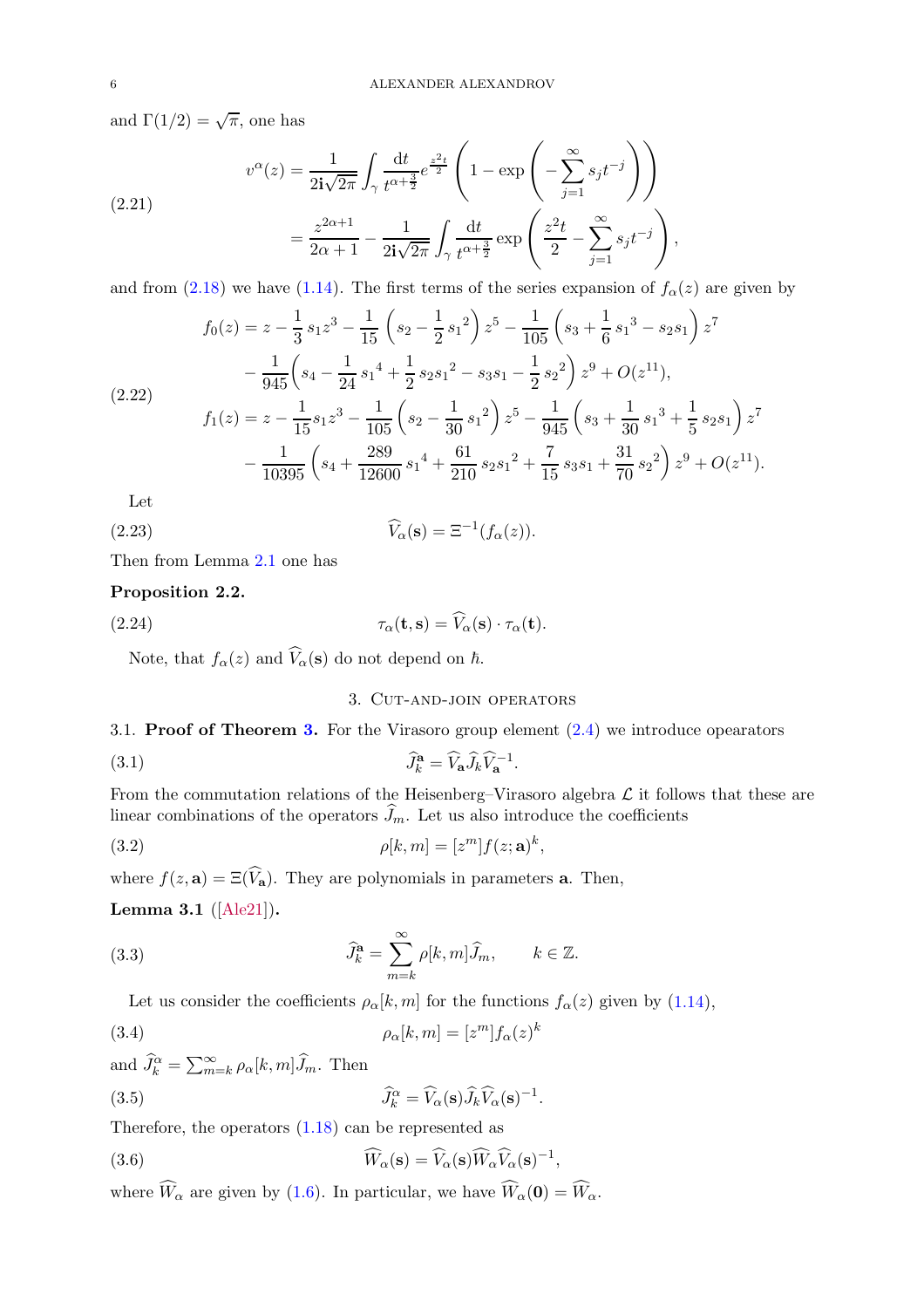*Proof of Theorem [3.](#page-2-1)* From Theorem [1,](#page-1-2) Lemma [2.1,](#page-4-2) and Proposition [2.2](#page-5-1) we have

(3.7)  
\n
$$
\tau_{\alpha}(\mathbf{t}, \mathbf{s}) = \widehat{V}_{\alpha}(\mathbf{s}) \exp\left(\hbar \widehat{W}_{\alpha}\right) \cdot 1
$$
\n
$$
= \widehat{V}_{\alpha}(\mathbf{s}) \exp\left(\hbar \widehat{W}_{\alpha}\right) \widehat{V}_{\alpha}(\mathbf{s})^{-1} \cdot 1
$$
\n
$$
= \exp\left(\hbar \widehat{V}_{\alpha}(\mathbf{s}) \widehat{W}_{\alpha} \widehat{V}_{\alpha}(\mathbf{s})^{-1}\right) \cdot 1.
$$

**Remark 3.1.** It is possible to include the class  $\kappa_0$  into the obtained cut-and-join description. For this purpose it is enough to use the elements of the Virasoro group of the form  $\exp(\sum_{k\geq 0} a_k \widehat{L}_k)$ . We will not consider this deformation here.

Algebraic topological recursion  $(1.21)$  immediately follows from the  $\hbar$  expansion of  $(1.19)$ . In the polynomials  $\tau_\alpha^{(p)}(\mathbf{t},\mathbf{s})$  one can further separate the contributions with a given numbers of marked points and specify the recursion for these contributions.

3.2. Coefficients of the cut-and-join operators. Let us find other expressions for the cutand-join operators  $W_{\alpha}(\mathbf{s})$ , which can be more convenient. Consider the *odd bosonic current* 

(3.8)  

$$
\widehat{J}(z) = \sum_{k=0}^{\infty} \left( (2k+1)t_{2k+1} z^{2k} + \frac{1}{z^{2k+2}} \frac{\partial}{\partial t_{2k+1}} \right)
$$

$$
= \sum_{k \in \mathbb{Z}_{odd}} \frac{\widehat{J}_k}{z^{k+1}}.
$$

If the Virasoro group operator  $\widehat{V}$  associated to a series  $f(z)$  by  $(2.8)$  contains only the even components  $L_{2k}$ , we have

(3.9) 
$$
\widehat{J}^{\mathbf{a}}(z) = \widehat{V}\widehat{J}(z)\widehat{V}^{-1} = h'(z)\widehat{J}(h(z)),
$$

where  $h(z)$  is a series, inverse to  $f(z)$ , see [\(2.7\)](#page-4-4). Here

(3.10) 
$$
\widehat{J}^{\mathbf{a}}(z) = \sum_{k \in \mathbb{Z}} \frac{\widehat{J}_k^{\mathbf{a}}}{z^{k+1}},
$$

where the operators  $\widehat{J}_k^{\mathbf{a}}$  are given by [\(3.1\)](#page-5-2).

The cut-and-join operators  $(1.6)$  are given by the residues

(3.11) 
$$
\widehat{W}_{\alpha} = \frac{1}{2(2\alpha+1)} \operatorname{Res} \left( \frac{1}{z^{2\alpha-1}} \widehat{J}(z)_{+ \ast} \widehat{J}(z)^2 \ast + \frac{1}{4z^{2\alpha+1}} \widehat{J}(z) \right),
$$

where the normal ordering \*  $\dots$  \* puts all  $\widehat{J}_k$  with positive k to the right of all  $\widehat{J}_k$  with negative k, and for any formal series  $g(z) = \sum_{k \in \mathbb{Z}} g_k z^k$  we define  $\text{Res } g(z) = g_{-1}$  and  $g(z)_+ = \sum_{k \geq 0} g_k z^k$ .

Let us consider the Virasoro algebra associated to the odd current  $\hat{J}(z)$ ,

(3.12) 
$$
\widehat{L}^o(z) =: \sum_{k \in \mathbb{Z}_{even}} \frac{\widehat{L}_k^o}{z^{k+2}},
$$

where

(3.13) 
$$
\widehat{L}^o(z) = \frac{1}{2^*} \widehat{J}(z)^2^*.
$$

Operators  $\widehat{L}_{k}^o$  satisfy the commutation relations of the Virasoro algebra. Then the cut-and-join operators  $\hat{W}_{\alpha}$  are given by

<span id="page-6-0"></span>(3.14) 
$$
\widehat{W}_{\alpha} = \frac{1}{2\alpha + 1} \operatorname{Res}_{k=0} \left( \frac{1}{z^{2\alpha - 1}} \widehat{J}(z) + \widehat{L}^o(z) + \frac{1}{8z^{2\alpha + 1}} \widehat{J}(z) \right) \n= \frac{1}{2\alpha + 1} \sum_{k=0}^{\infty} (2k + 1) t_{2k+1} \left( \widehat{L}_{2k-2\alpha}^o + \frac{\delta_{k,\alpha}}{8} \right).
$$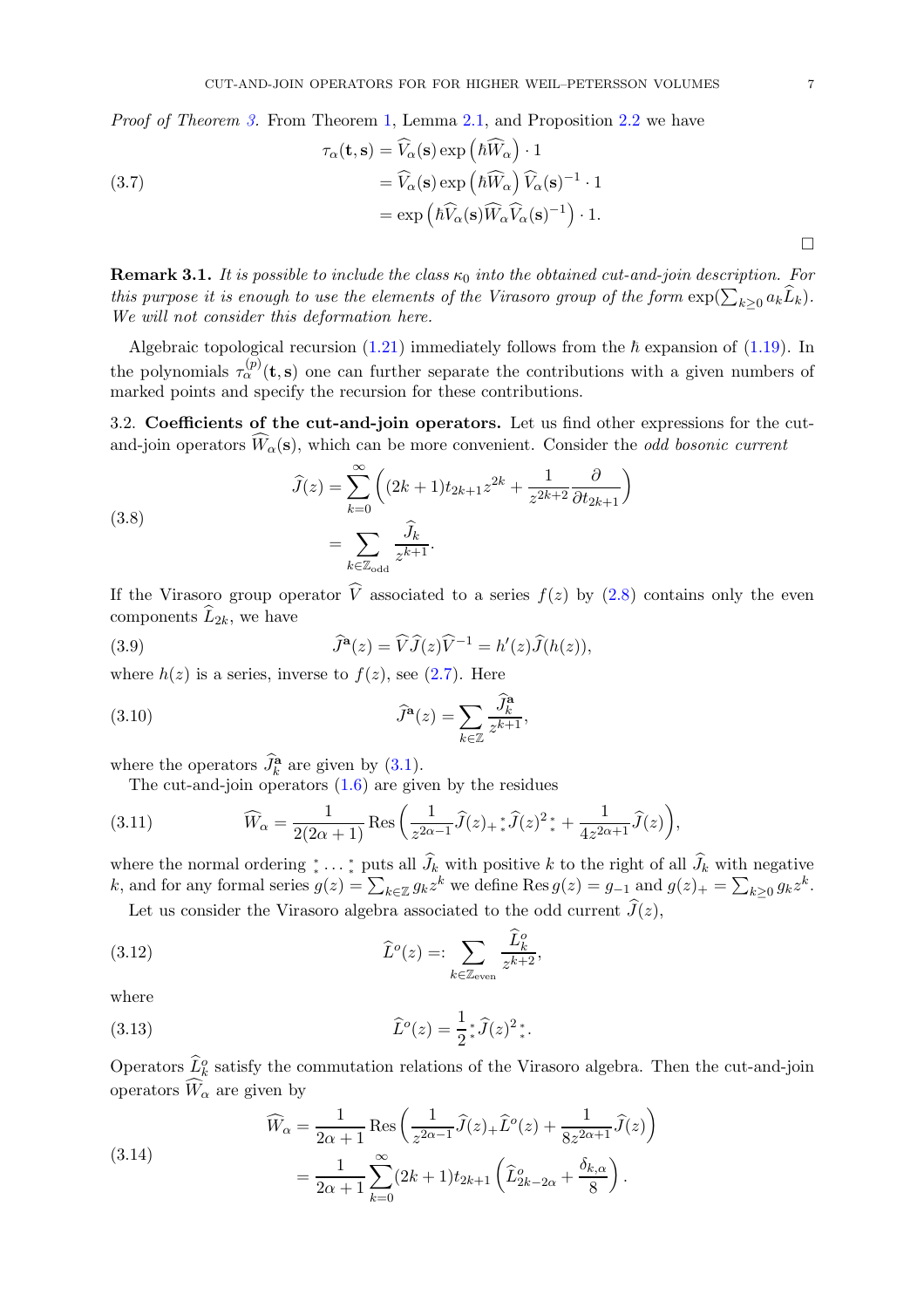Consider the Virasoro group operators  $\widehat{V}_{\alpha}(\mathbf{s})$  given by [\(2.23\)](#page-5-3). They contain only even components  $L_{2k}$ . Then we have

(3.15) 
$$
\widehat{V}_{\alpha}(\mathbf{s})\widehat{L}^o(z)\widehat{V}_{\alpha}(\mathbf{s})^{-1} = h'_{\alpha}(z)^2\widehat{L}^o(h_{\alpha}(z)) + c_{\alpha}(z),
$$

where  $c_{\alpha}(z) \in \mathbb{Q}[\mathbf{s}][z]$  are certain formal Taylor series in z. Only  $c_1(0) = s_1/30$  contributes to the cut-and-join operators  $\widehat{W}_{\alpha}(\mathbf{s})$ . Therefore, the cut-and-join operators  $\widehat{W}_{\alpha}(\mathbf{s})$  are given by

$$
(3.16) \quad \widehat{W}_{\alpha}(\mathbf{s}) = \frac{1}{2\alpha + 1} \operatorname{Res}\left(\frac{\left(h_{\alpha}'(z)\widehat{J}(h_{\alpha}(z))\right)_{+}}{z^{2\alpha - 1}} \left(h_{\alpha}'(z)^{2}\widehat{L}^{o}(h_{\alpha}(z)) + \frac{s_{1}}{30}\right) + \frac{h_{\alpha}'(z)\widehat{J}(h_{\alpha}(z))}{8z^{2\alpha + 1}}\right).
$$

We can rewrite them as

<span id="page-7-0"></span>(3.17) 
$$
\widehat{W}_{\alpha}(\mathbf{s}) = \frac{1}{2\alpha+1} \left( \sum_{m=0}^{\infty} \sum_{k=0}^{\infty} A_{k,m}^{\alpha}(\mathbf{s}) \widehat{J}_{2m-2k-1} \widehat{L}_{2k-2\alpha}^{\alpha} + \sum_{k=-\alpha-1}^{\infty} C_{k}^{\alpha}(\mathbf{s}) \widehat{J}_{2k+1} \right),
$$

where the coefficients are given by the residues

(3.18) 
$$
A_{k,m}^{\alpha}(\mathbf{s}) = \text{Res}_{z^{2\alpha-1}} \left( h_{\alpha}'(z) h_{\alpha}(z)^{2k-2m} \right)_{+} h_{\alpha}'(z)^{2} h_{\alpha}(z)^{2\alpha-2k-2}
$$

and

<span id="page-7-1"></span>(3.19) 
$$
C_k^{\alpha}(\mathbf{s}) = \frac{1}{8} \operatorname{Res} \frac{1}{f_{\alpha}(z)^{2\alpha+1} z^{2k+2}} + \frac{s_1 \delta_{\alpha,1}}{30} \operatorname{Res} \frac{1}{f_1(z) z^{2k+2}}.
$$

For  $s = 0$  we have  $A_{m,k}^{\alpha}(0) = \delta_{m,0}$  and  $C_k^{\alpha}(0) = \frac{1}{8}\delta_{k,-\alpha-1}$ , therefore, operators [\(3.17\)](#page-7-0) reduce to [\(3.14\)](#page-6-0). Polynomials  $A_{k,m}^{\alpha}(\mathbf{s})$  and  $C_k^{\alpha}(\mathbf{s})$  are homogeneous in s of degree m and  $k+\alpha+1$ respectively if we put deg  $s_k = k$ .

For  $k \geq m$  the coefficients  $A_{k,m}^{\alpha}(\mathbf{s})$  do not depend on  $k$ ,

<span id="page-7-2"></span>(3.20)  
\n
$$
A_{k,m}^{\alpha}(\mathbf{s}) = \text{Res} \frac{1}{z^{2\alpha - 1}} h_{\alpha}'(z)^{3} h_{\alpha}(z)^{2\alpha - 2m - 2}
$$
\n
$$
= \text{Res} \frac{z^{2\alpha - 2m - 2}}{f_{\alpha}'(z)^{2} f_{\alpha}(z)^{2\alpha - 1}}
$$
\n
$$
=: A_{m}^{\alpha}(\mathbf{s})
$$

First coefficients  $A_m^{\alpha}$ ,  $A_{k,m}^{\alpha}$ , and  $C_k^{\alpha}$  are presented in Appendix [A.](#page-9-0)

Expression [\(3.17\)](#page-7-0) for the cut-and-join operators is rather convenient for computations. On the level p of the recursion [\(1.21\)](#page-2-2) only terms with  $k \leq \frac{(2\alpha+1)(p-1)}{2} + \alpha$  and  $m \leq \frac{(2\alpha+1)(p-1)+1}{2} + \alpha$ contribute to the first summation and the terms with  $k \leq \frac{(2\alpha+1)(p-1)-1}{2}$  $\frac{(p-1)-1}{2}$  contribute to the second summation.

**Proposition 3.2.** For  $p > 0$  we have

$$
(3.21) \quad \tau_{\alpha}^{(p)}(\mathbf{t}, \mathbf{s}) = \frac{1}{p(2\alpha+1)} \left( \sum_{m=0}^{\lfloor \frac{(2\alpha+1)(p-1)+1}{2} + \alpha \rfloor} \sum_{k=0}^{\lfloor \frac{(2\alpha+1)(p-1)}{2} + \alpha \rfloor} A_{k,m}^{\alpha}(\mathbf{s}) \widehat{J}_{2m-2k-1} \widehat{L}_{2k-2\alpha}^o + \sum_{k=-\alpha-1}^{\lfloor \frac{(2\alpha+1)(p-1)-1}{2} \rfloor} C_k^{\alpha}(\mathbf{s}) \widehat{J}_{2k+1} \right) \cdot \tau_{\alpha}^{(p-1)}(\mathbf{t}, \mathbf{s}).
$$

Moreover, only a finite number of the terms in the Virasoro operators  $\hat{L}_{2k-2\alpha}^o$  contribute, therefore, the algebraic topological recursion  $(1.21)$  is given by polynomial differential operators acting on polynomials.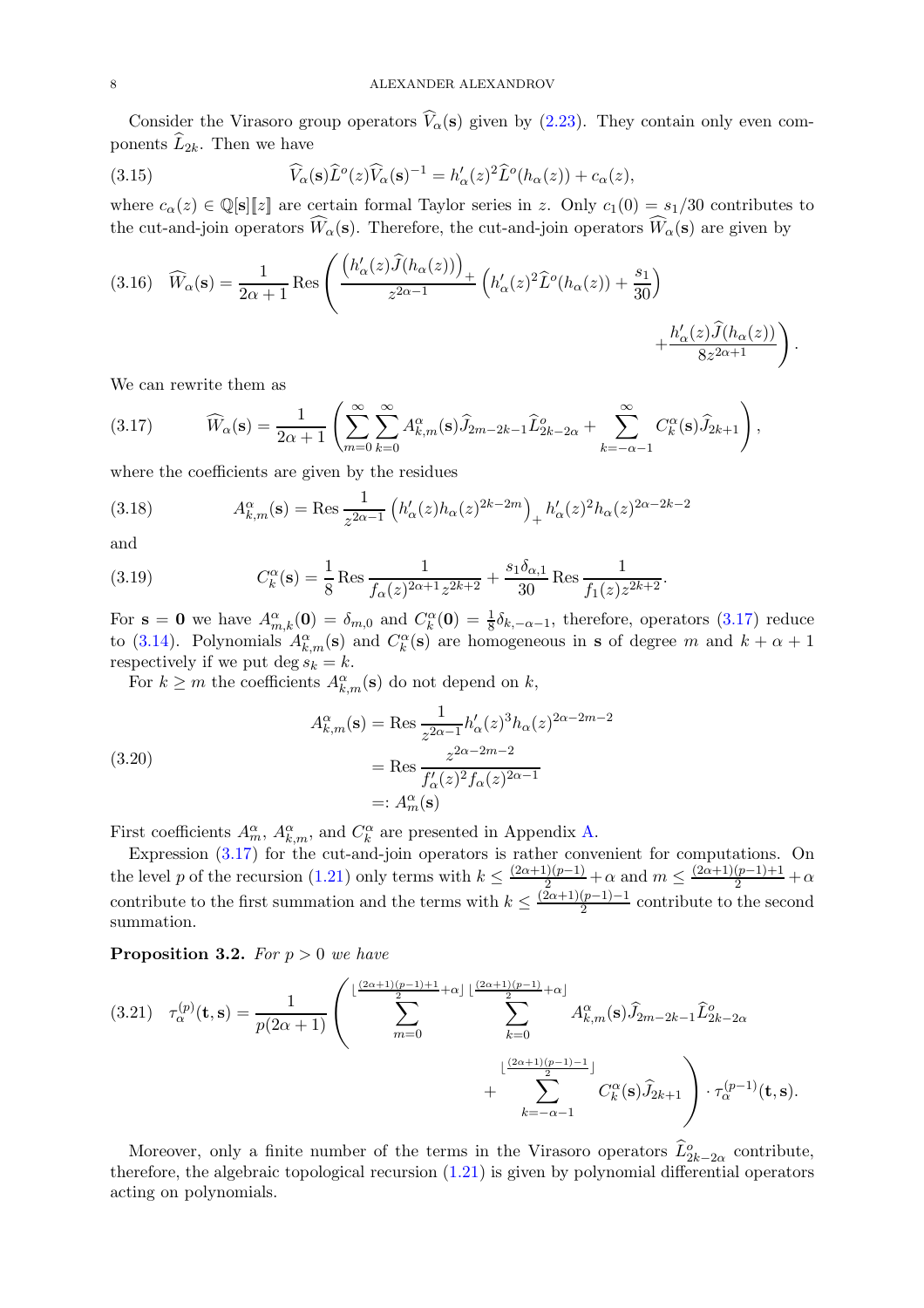<span id="page-8-1"></span>3.3. Weil–Petersson volumes. Let us consider the case with insertion of only one  $\kappa$  class, namely  $\kappa_1$ . It describes the Weil–Petersson volumes of the moduli spaces of (super) hyperbolic Riemann surfaces with geodesic boundaries, see [\[Nor20\]](#page-11-2) for more details.

These volumes for the moduli spaces of hyperbolic Riemann surfaces (for  $\alpha = 1$ ) and for the moduli spaces of super hyperbolic Riemann surfaces (for  $\alpha = 0$ ) are given by the integrals

(3.22) 
$$
V_{g,n}^{\alpha}(L_1,\ldots,L_n) = \int_{\overline{\mathcal{M}}_{g,n}} \Theta_{g,n}^{1-\alpha} \exp\left(2\pi^2 \kappa_1 + \frac{1}{2} \sum_{j=1}^n L_j^2 \psi_j\right).
$$

Here  $L_1, \ldots, L_n$  are the lengths of the geodesic boundary components. These volumes are given [\[Nor20\]](#page-11-2) by the specifications of polynomials [\(1.9\)](#page-1-3)

(3.23) 
$$
V_{g,n}^{\alpha}(L_1,\ldots,L_n) = n! F_{g,n}^{\alpha}(\mathbf{T},\mathbf{s}) \Big|_{s_k=2\pi^2 \delta_{k,1}, T_k = \frac{1}{2^k k!} \sum_{j=1}^n L_j^{2k}}.
$$

This case corresponds to  $s_k = s\delta_{k,1}$ , and in Theorem [2](#page-2-3) corresponding generating functions are described by the following shifts of the variables t,

(3.24) 
$$
t_{2k+1} \mapsto t_{2k+1} - \frac{1}{\hbar} \frac{(-s)^{k-\alpha}}{(2k+1)!!(k-\alpha)!}.
$$

Let us introduce

$$
(3.25) \t\t q = \sqrt{-2s}.
$$

Then we have

(3.26)  

$$
v^{\alpha}(z) = \frac{z^{2\alpha+1}}{2\alpha+1} - \frac{1}{2i\sqrt{2\pi}} \int_{\gamma} \frac{dt}{t^{\alpha+\frac{3}{2}}} \exp\left(\frac{z^{2}t}{2} - \frac{s}{t}\right)
$$

$$
= \frac{z^{2\alpha+1}}{2\alpha+1} - \sqrt{\frac{\pi}{2}} \left(\frac{z}{q}\right)^{\alpha+\frac{1}{2}} I_{\alpha+1/2}(qz),
$$

where  $I_{\alpha+1/2}$  is the modified Bessel function. Therefore, the functions  $f_{\alpha}(z)$ , which describe the Virasoro group elements in Proposition [2.2,](#page-5-1) satisfy

(3.27) 
$$
\frac{f_{\alpha}(z)^{2\alpha+1}}{2\alpha+1} = \sum_{k=0}^{\infty} \frac{(-s)^k}{k!} \frac{z^{2k+2\alpha+1}}{(2k+2\alpha+1)!!}.
$$

For  $\alpha = 0$  we have

<span id="page-8-0"></span>(3.28)  

$$
f_0(z) = \sum_{k=0}^{\infty} \frac{(-s)^k}{k!} \frac{z^{2k+1}}{(2k+1)!!}
$$

$$
= \frac{1}{q} \sinh(qz).
$$

In this case it is possible to find all coefficients  $C_m^0$  and  $A_m^0$ , given by  $(3.19)$  and  $(3.20)$ , explicitly in terms of the Euler numbers and Bernoulli polynomials. Recall that the Bernoulli polynomials  $B_k(x)$  are given by the generating function

(3.29) 
$$
\frac{ze^{xz}}{e^z - 1} = \sum_{k=0}^{\infty} B_k(x) \frac{z^k}{k!}.
$$

For the Euler numbers  $E_k$  we have

(3.30) 
$$
\frac{2}{e^z - e^{-z}} = \sum_{k=0}^{\infty} E_k \frac{z^k}{k!}.
$$

## Proposition 3.3.

(3.31) 
$$
A_m^0(\mathbf{s})\Big|_{s_k=s\delta_{k,1}} = -\frac{q^{2m}}{(2m+1)!}E_{2m+2},
$$

$$
C_m^0(\mathbf{s})\Big|_{s_k=s\delta_{k,1}} = \frac{(2q)^{2m+2}}{8(2m+2)!}B_{2m+2}(1/2).
$$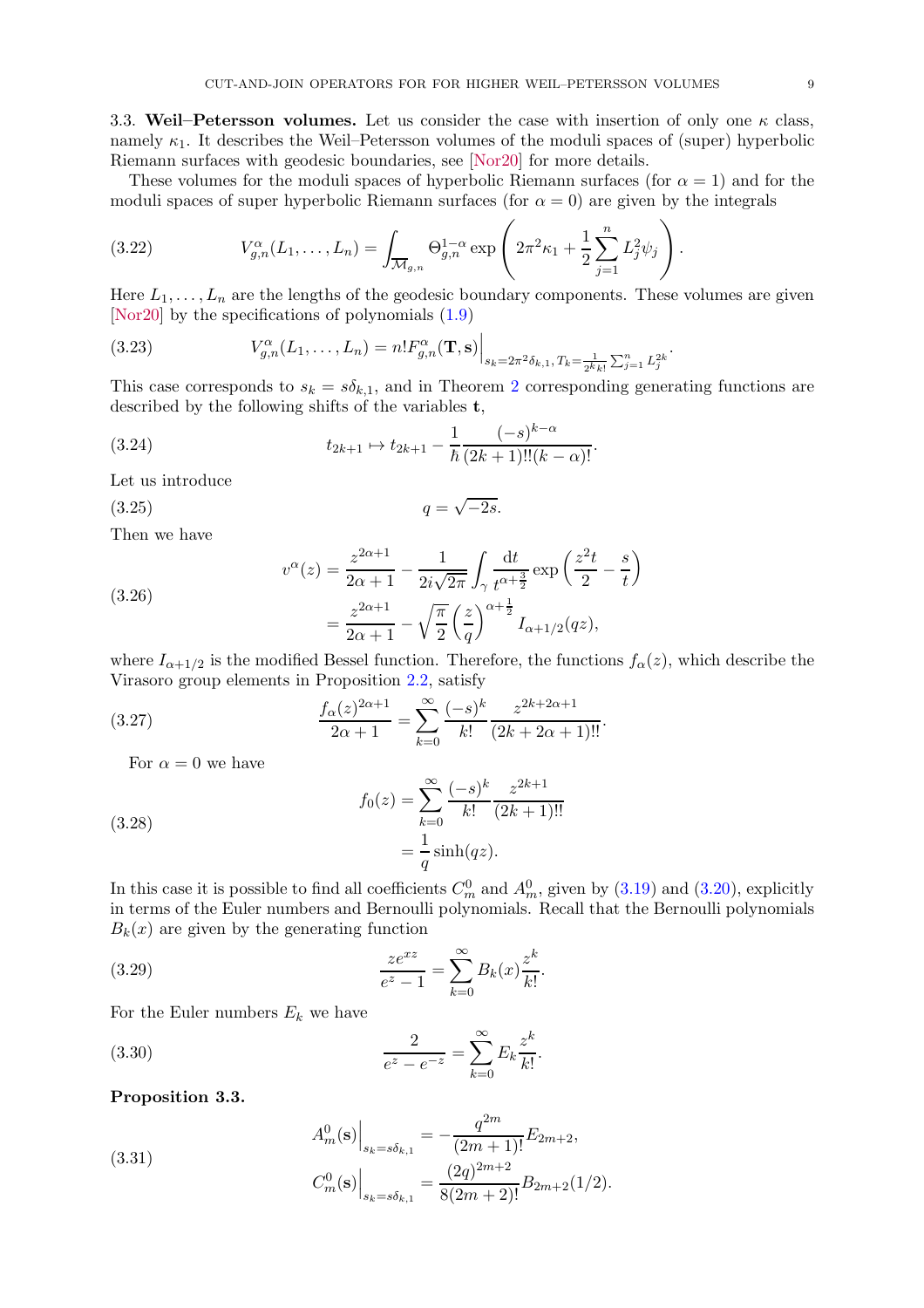*Proof.* From (3.20) and (3.19) it follows that  $A_m^0$  and  $C_m^0$  are the coefficients of the series expansion of  $\frac{f_0(z)}{f_0'(z)^2}$  and  $\frac{1}{8f_0(z)}$  respectively. Then for (3.28) we have

(3.32) 
$$
\frac{f_0(z)}{f'_0(z)^2} = -\frac{1}{q^2} \frac{\partial}{\partial z} \frac{1}{f'_0(z)} = -\sum_{k=0}^{\infty} \frac{E_{k+1} z^k q^{k-1}}{k!},
$$

$$
\frac{1}{8f_0(z)} = \frac{1}{8} \frac{2qe^{qz}}{e^{2qz} - 1} = \frac{1}{8} \sum_{k=0}^{\infty} \frac{B_k(1/2)(2qz)^k}{k!}.
$$

It is also possible to find the coefficients  $A^0_{k,m}$  for  $k < m$ , for instance

(3.33) 
$$
A_{m-1,m}^0 = \frac{q^{2m}}{(2m)!} \left( 2^{2m} B_{2m}(1/2) - \frac{E_{2m+2}}{2m+1} \right).
$$

All higher coefficients can also be expressed in terms of the Euler numbers and Bernoulli polynomials.

For  $\alpha = 1$  we have

(3.34) 
$$
f_1(z) = \left(3\frac{zq\cosh(qz) - \sinh(qz)}{q^3}\right)^{\frac{1}{3}}
$$

$$
= z + \frac{1}{30}q^2z^3 + \frac{1}{12600}q^4z^5 + \frac{1}{226800}q^6z^7 - \frac{289}{2095632000}q^8z^9 + O(z^{11}).
$$

In this case we have

## Proposition 3.4.

<span id="page-9-0"></span>(3.35) 
$$
A_m^1(\mathbf{s})\Big|_{s_k=s\delta_{k,1}}=-12\frac{(2q)^{2m}}{(2m+1)!}B_{2m+2}(1/2).
$$

$$
A_1^0 = \frac{5}{3}s_1,
$$
  
\n
$$
A_2^0 = \frac{61}{30}s_1^2 + \frac{3}{5}s_2,
$$
  
\n
$$
A_3^0 = \frac{277}{126}s_1^3 + \frac{479}{315}s_2s_1 + \frac{13}{105}s_3,
$$
  
\n
$$
A_4^0 = \frac{43}{135}s_3s_1 + \frac{50521}{22680}s_1^4 + \frac{4757}{1890}s_2s_1^2 + \frac{17}{945}s_4 + \frac{529}{1890}s_2^2,
$$
  
\n
$$
A_5^0 = \frac{1}{495}s_5 + \frac{97}{2079}s_4s_1 + \frac{2011}{17325}s_3s_2 + \frac{7891}{14850}s_3s_1^2 + \frac{98489}{103950}s_2^2s_1 + \frac{357839}{103950}s_2s_1^3
$$
  
\n
$$
+ \frac{540553}{249480}s_1^5.
$$
  
\n
$$
A_{0,1}^0(s) = \frac{1}{3}s_1,
$$
  
\n
$$
A_{0,2}^0(s) = \frac{7}{90}s_1^2 + \frac{1}{15}s_2,
$$
  
\n
$$
A_{1,2}^0(s) = \frac{71}{90}s_1^2 + \frac{1}{5}s_2,
$$
  
\n
$$
A_{0,3}^0(s) = \frac{31}{1890}s_1^3 + \frac{11}{315}s_2s_1 + \frac{1}{105}s_3,
$$
  
\n
$$
A_{1,3}^0(s) = \frac{37}{126}s_1^3 + \frac{89}{315}s_2s_1 + \frac{1}{35}s_3,
$$
  
\n
$$
A_{2,3}^0(s) = \frac{2171}{1890}s_1^3 + \frac{223}{315}s_2s_1 + \frac{1}{21}s_3.
$$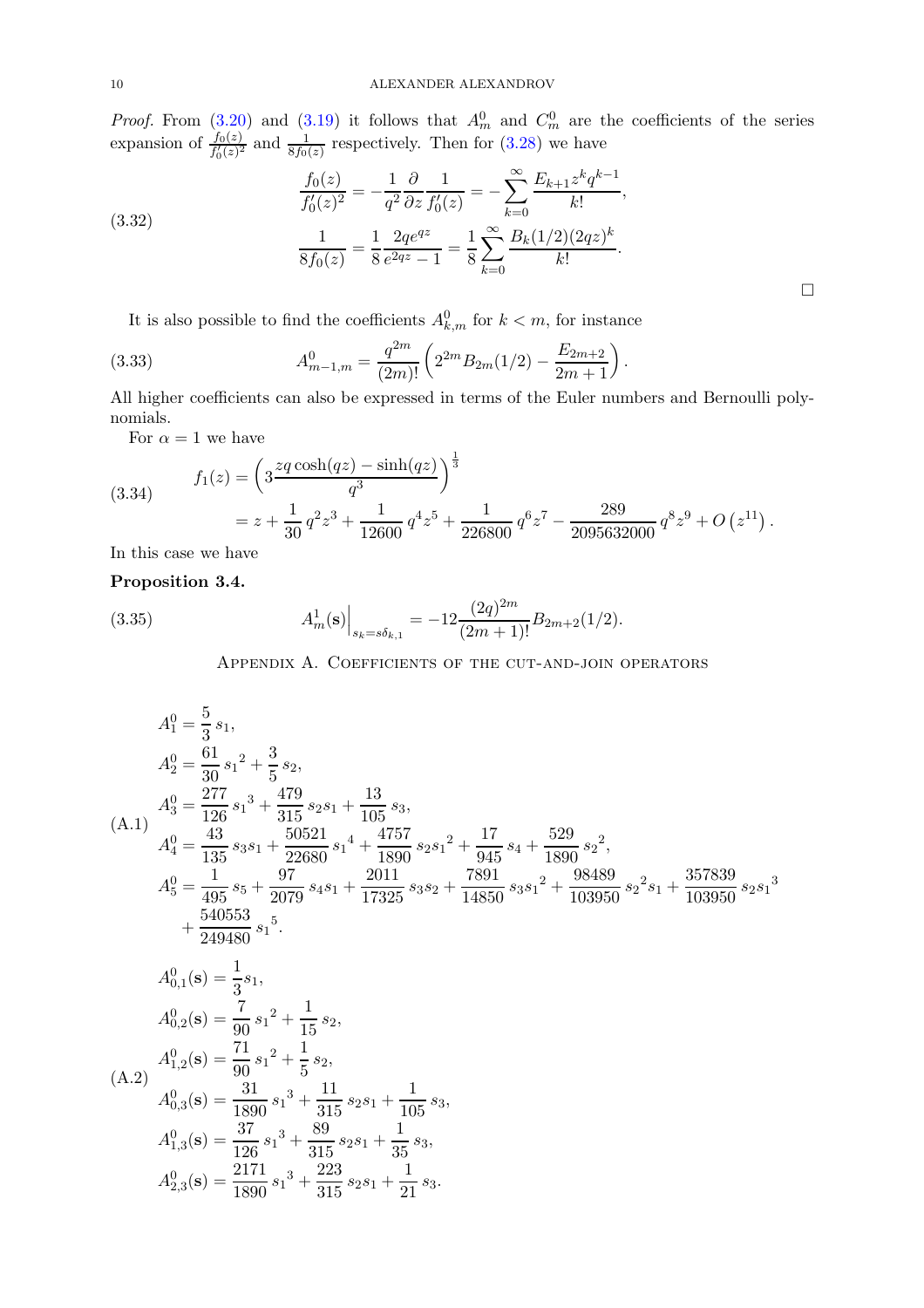$$
\begin{split} &C_{0}^{0}=\frac{1}{24}s_{1},\\ &C_{1}^{0}=\frac{7}{720}s_{1}{}^{2}+\frac{1}{120}s_{2},\\ &C_{2}^{0}=\frac{31}{15120}s_{1}{}^{3}+\frac{11}{2500}s_{2}s_{1}+\frac{1}{840}s_{3},\\ &C_{3}^{0}=\frac{127}{302400}s_{1}{}^{4}+\frac{113}{75600}s_{2}s_{1}{}^{2}+\frac{1}{1512}s_{3}s_{1}+\frac{37}{75600}s_{2}{}^{2}+\frac{1}{75600}s_{4},\\ &C_{4}^{0}=\frac{19}{2494800}s_{4}s_{1}+\frac{61}{415800}s_{3}s_{2}+\frac{587}{2494800}s_{3}s_{1}{}^{2}+\frac{179}{498960}s_{2}{}^{2}s_{1}+\frac{1073}{2494800}s_{2}s_{1}{}^{3}\\ &+\frac{1}{83160}s_{5}+\frac{73}{855360}s_{1}^{5}.\\ &A_{1}^{1}=\frac{7}{15}s_{1},\\ &A_{2}^{1}=\frac{31}{210}s_{1}{}^{2}+\frac{11}{105}s_{2},\\ &A_{3}^{1}=\frac{127}{3150}s_{1}{}^{3}+\frac{113}{1575}s_{2}s_{1}+\frac{1}{63}s_{3},\\ &A_{4}^{1}=\frac{587}{51975}s_{3}s_{1}+\frac{73}{7128}s_{1}{}^{4}+\frac{1073}{34650}s_{2}s_{1}{}^{2}+\frac{19}{10395}s_{4}+\frac{179}{20790}s_{2}{}^{2},\\ &A_{5}^{1}=\frac{23}{135135}s_{5}+\frac{899}{675675}s_{4s_{1}}+\frac{12637}{4729725}s_{3s_{2}}+\frac{5249}{1051050}s_{3s_{1}{}^{2}+\frac{40961}{5255250}s_{2}{}^{2}s_{1}\\ &+\frac{1540453}{141891750}s_{2}s_{1}{}^{3}+\frac{141447
$$

$$
C_{-1}^{1} = \frac{7}{120} s_1,
$$
  
\n
$$
C_0^{1} = \frac{137}{25200} s_1^2 + \frac{1}{280} s_2,
$$
  
\n
$$
C_1^{1} = \frac{37}{75600} s_1^3 + \frac{17}{12600} s_2 s_1 + \frac{1}{2520} s_3,
$$
  
\n
$$
C_2^{1} = \frac{197}{1247400} s_3 s_1 + \frac{20539}{87318000} s_2 s_1^2 + \frac{1}{27720} s_4 + \frac{163}{1940400} s_2^2 + \frac{240043}{5239080000} s_1^4,
$$
  
\n
$$
C_3^{1} = \frac{241}{16216200} s_4 s_1 + \frac{251}{12612600} s_3 s_2 + \frac{100249}{3405402000} s_3 s_1^2 + \frac{42187}{1135134000} s_2^2 s_1
$$
  
\n
$$
+ \frac{113111}{3405402000} s_2 s_1^3 + \frac{1}{360360} s_5 + \frac{4477789 s_1^5}{1021620600000}.
$$